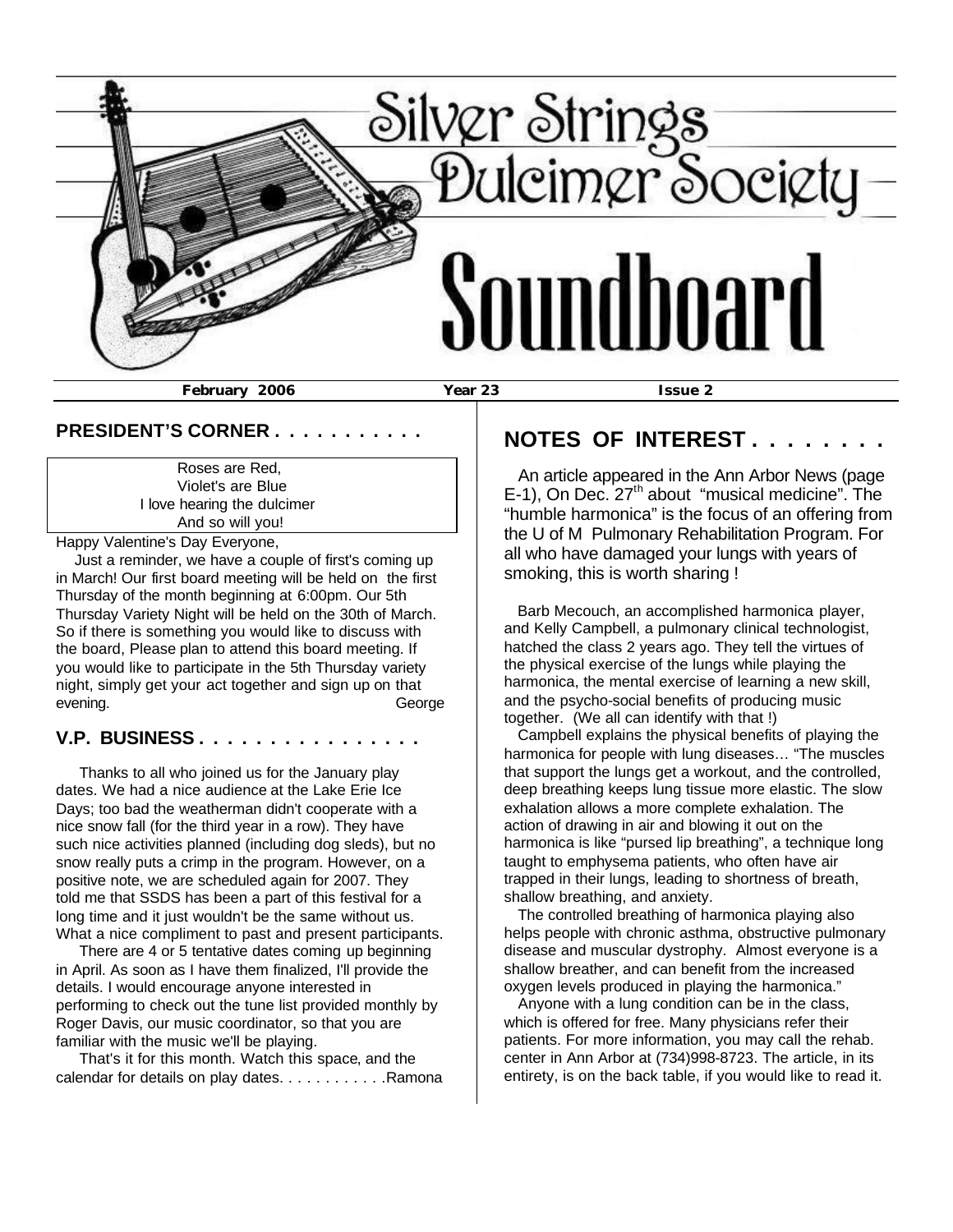# **NOTES FROM OUR MUSIC MAN . . . . .**

 It's hard to believe that we are already into February ! You know that February is the month for "sweethearts". That is why I did the song "I'll Remember You, Love, in my Prayers". This arrangement is by Esther Kreek, and she was delighted that the club wants to do it. All she asked, was that we give her recognition for the arrangement.

 I am also pulling "You are my Sunshine" from the folk medley, and printing a separate sheet so you can play it for your favorite sweetheart or significant other. I will have copies at the first meeting in February. Although, we currently have no play dates for this month I will do a play list for practice. The Roger

|                 |              | SSDS                                 | <b>February Play List</b> |      | first<br>note |
|-----------------|--------------|--------------------------------------|---------------------------|------|---------------|
| 1               | G            | Westphalia Waltz                     | 2X                        | D    |               |
| 2               | D            | Angleworm Wiggle                     |                           | 3X   | A             |
| 3               | G            | Bellman's Jig                        |                           | 3X   | D             |
| 4               | C            | <b>Black Velvet Waltz</b>            |                           | 2x   | G             |
| 5               | D            | <b>Flop Eared Mule</b>               | 31/2                      | F#   |               |
| 6               | D            | <b>Nelly Bly</b>                     | 3x                        | F#   |               |
| 7               | G            | Down Yonder.                         | 3X                        | B    |               |
| 8               | G            | Let me Call You Sweetheart           | Зx                        | B    |               |
| 9               | C            | Apples, Peaches, Pumpkin Pie         | ЗX                        | G    |               |
| 10 G            |              | You are my Sunshine                  | 3x                        | D    |               |
| 11              | C            | Julida Polka                         | (end on A)                | 31/2 | G             |
| 12 <sup>2</sup> | AM           | Katushka                             |                           | 5X   | A             |
| 13              | G            | 3X<br>Silver and Gold 2-step         |                           |      | B             |
| 14              | D            | Over the Waterfall<br>ЗX             |                           |      | D             |
| 15              | G            | Зx<br>Eddie's Reel                   |                           | D    |               |
| 16              | G            | 4X<br><b>Columbus Stockade Blues</b> |                           | B    |               |
| 17              | D            | Hey Polka                            |                           | 4x   | A             |
| 18              | <sup>D</sup> | The Ashgrove                         |                           | 3x   | A             |
| 19              | D&A          | Maple Sugar                          |                           | 31/2 | F#            |
| 20              |              | Endless Medley:                      |                           | 2 ea |               |
|                 | D            | Ragtime Annie                        |                           |      | F#            |
|                 | D            | Soldiers Joy                         |                           |      | F#            |
|                 | D&G          | <b>Golden Slippers</b>               |                           |      | D             |

# **INSIGHT . . . . . . . . . .**

 I actually heard "Roddy McCorly for the first time about 1968 in a smoky pub in Ireland. It is, indeed, a story-telling song about a young Irish rebel who was being marched to his death. It was sung, slowly, with instrumental breaks. That particular song is called a "rebel song" and as such is treated with a certain amount of respect, as it refers to the Irish continuing battle for freedom." . . . . . . . . . . . . . . . . . . . . . . . . Marie Nastor

 Can we picture this, as we play this song ? If you have a special knowledge or insight into the music we play, please share it through the Soundboard. This is a good way to get everyone on the same page of sheet music.

If anyone has an article of musical interest, festival or workshop dates, background info / insights into music we play, humor, ect., PLEASE submit it to the soundboard. Publication will be as space allows. Some months have a lot going on, others need a lot of fillers. Thank you ! Sandi (editor)

## **SECRETARY'S NOTES . . . . . . . .**

#### **A board planning meeting was held on Thursday January 5, 2005**

**Secretary's report** from last meeting, Nov. 5, 2005 was presented and approved.

**Treasurer's report** was presented and approved. Bob said he would like to have 1 board member and 2 regular members meet with him for a year-end audit.

**President George** asked for an inventory of all SSDS assets to be made and listed.

**V.P.Business**, Ramona, announced we had 32 playdates in 2005. She wants all playdate leads, with phone numbers, brought to her. We will not do Dearborn Arts again, as we get nothing from it, and our placement on site is not good.

**V.P.Programs**… The campout will be held Father's Day weekend June 16-18. There will be a potluck Friday night and Swiss steak dinner Saturday-night. Potential workshop leaders were discussed: Alice Avery, Pennye Shiber, Sharon McAuliffe, and John McAuliffe.

#### **Miscellaneous:**

- **\*** Bob discussed the proposed tax status change. By law changes would have to be made to qualify for 501C-7 It requires we have 5 unrelated board members.
- **\*** Officer term limits were discussed, the club needs to address this issue.
- **\*** 2006 banquet… let's have a repeat at Fox Run.
- **\*** Festivals will be listed in the newsletter calendar as soon as we know dates so people can plan around them. ( Buckeye, Evart, Midland, etc.)
- **\*** Kendra Ward offered a 2-day dulcimer workshop in our area, for \$110.00 per person. When offered to Silver Strings members, there was very little interest. Other suggestions were to invite others, like perhaps Dee Dee Tibbits or Lucille Reilly, to do a full day workshop with the whole SSDS group.
- **\*** Open board meetings for 2006 will be the first Thursday of March, June, Sept., and Nov., at 6:pm, before the regular jam session.
- **\*** The SSDS summer picnic will be repeated at German Park in Ann Arbor, in July or August

**String players' motto: "It's better to be sharp than out of tune."**